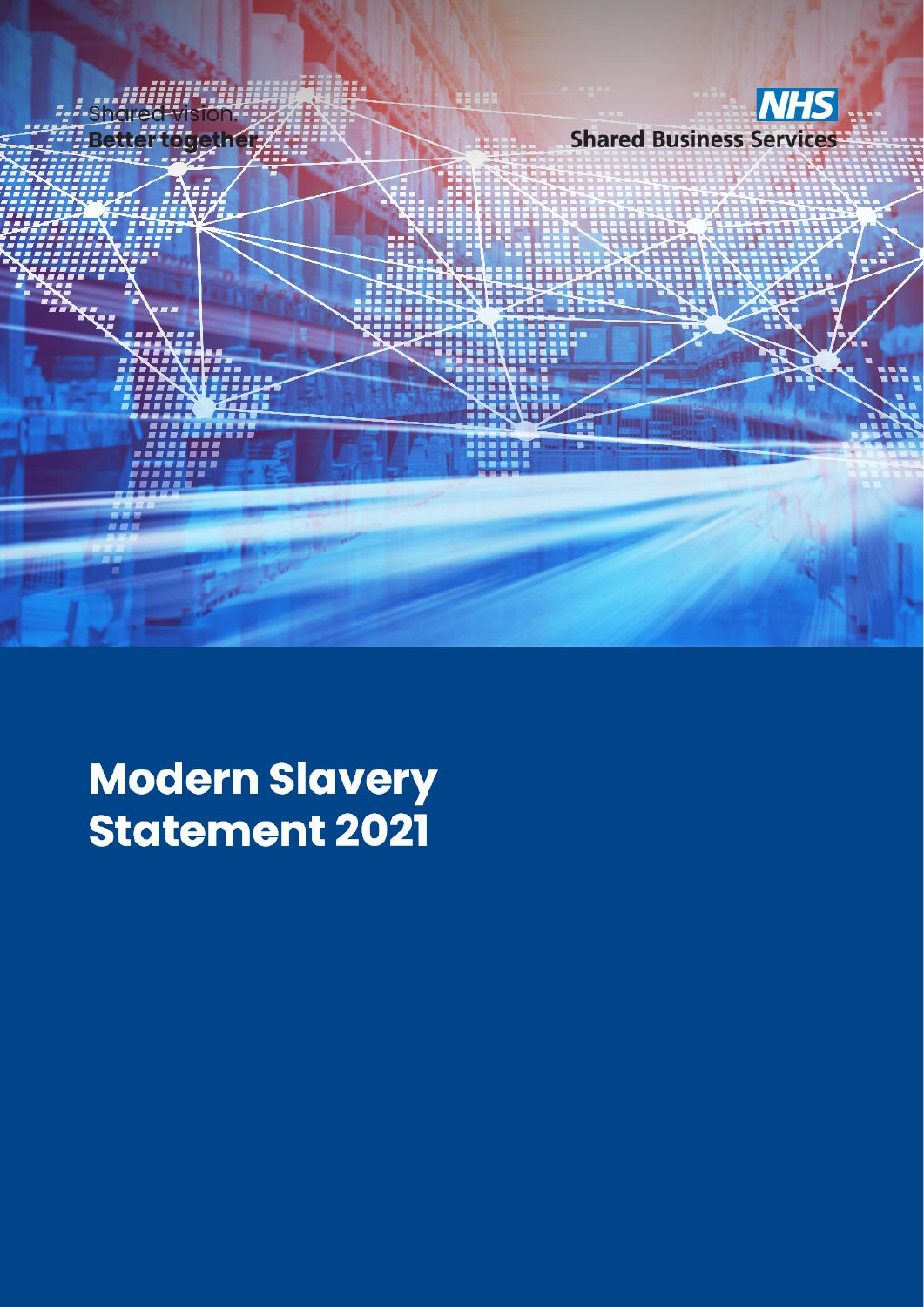# **NHS SBS MODERN SLAVERY STATEMENT 2021**

## **1. Introduction**

NHS Shared Business Services (NHS SBS) fully supports the UK Government's objectives to eradicate Modern Slavery and Human Trafficking.

Modern Slavery and Human Trafficking are a crime and an abuse of human rights. It is imperative that the entire NHS SBS family embraces the opportunity to address the risks of Modern Slavery and Human Trafficking throughout our business activities. As a large-scale provider of business services to the NHS, our size, scope, and reach enables NHS SBS to positively influence and educate local, national, and global supply chains to enhance collective Modern Slavery eradication activity with our partners, customers, stakeholders, and suppliers.

This statement outlines the policies, processes, and actions that we have taken to understand the potential impact to NHS SBS from Modern Slavery. This statement relates to the financial year ending 31st December 2021 and is in full accordance with the following legislation and guidance.

- Section 54 of Her Majesty's Government Modern Slavery Act (2015)
- **PPN 05/19 Tackling Modern Slavery in Government Supply Chains**
- Transparency in supply chains: a practical guide, Home Office (updated April 2020)

**NHS Shared Business Services will work tirelessly to prevent Modern Slavery and Human Trafficking in ourbusiness activities**

**We will monitor and develop our supply chains to continuously ensure they are free from Modern Slavery and Human Trafficking**

## **2. Organisational Structure and supply chains**

This statement covers the activities of NHS Shared Business Services, United Kingdom. NHS SBS is a unique joint venture between the UK Department of Health and Social Care (DHSC) and digital transformation experts Sopra Steria.

Consequently, NHS Shared Business Services is part of Sopra Steria Limited, which is part of Sopra Steria Holdings. Sopra Steria Holdings is part of the Sopra Steria Group, based in Paris, France.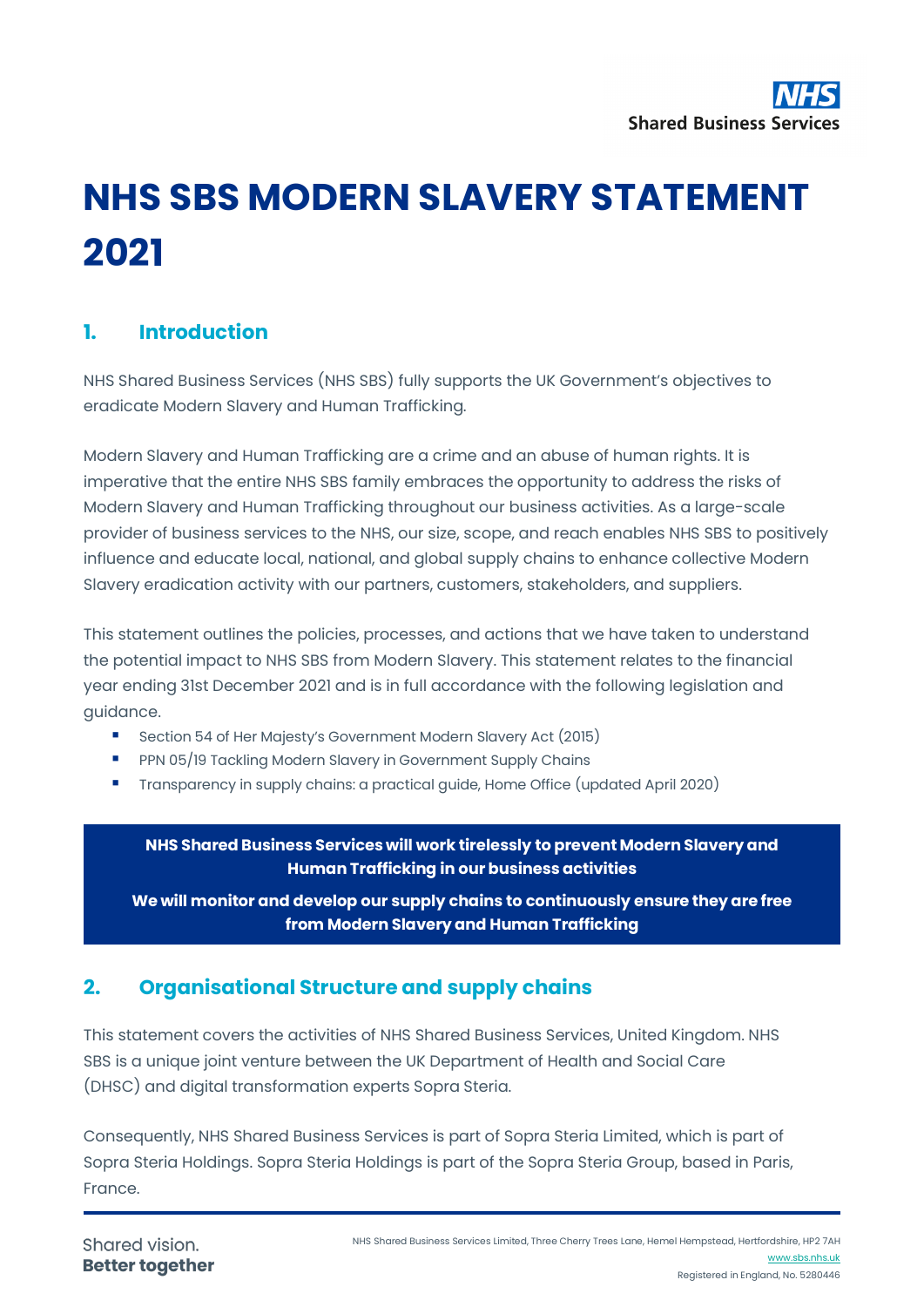NHS SBS provides services to more than 250 NHS organisations across the UK, including 111 NHS providers and arm's length bodies and every NHS commissioning organisation in England.

Our direct supply chain primarily comprises organisations and businesses within the UK and the European Union. However, we have identified that our upstream supply chain also includes countries with a higher risk of Modern Slavery or Human Trafficking.

Regardless of geographical location all NHS SBS suppliers are expected to prevent and avoid Modern Slavery and Human Trafficking in their supply chains.

**Direct Procurement activity for NHS SBS is managed, governed, and assured by Sopra Steria Limited**

## **3. NHS SBS Policies in relation to Modern Slavery and Human Trafficking**

#### **3.1. Relevant Policies**

The following policies define the interventions we have taken to prevent Modern Slavery and Human Trafficking in our operations and direct supply chain.

#### **In the last reporting year, we have reviewed and updated our Sustainable Procurement Policy, and improved our Diversity and Inclusion Policy**

- **Business Integrity Policy** any fraud, misconduct, or wrongdoing by NHS SBS employees, that could threaten the integrity of the enterprise, must be reported and addressed appropriately. This includes actions that may increase the risk of Modern Slavery or Human Trafficking. NHS SBS employees are encouraged and supported to raise any concerns that they may have about the conduct of others in their business dealings or the way in which the enterprise itself is operated. We are also continuingly improving reporting processes and mechanisms to ensure any Modern Slavery concerns can be raised confidentially and acted upon with urgency.
- **Code of Ethics** applicable to all NHS SBS employees including those in India. The Code of Ethics describes our commitment to the 10 principles of the United Nations Global Compact, including fighting child labour and exploitation, forced labour or any form of compulsory labour.
- **Equal Opportunities and Diversity Policy** our commitment to establishing and maintaining a working environment which is free from discrimination and values all employees as individuals.
- **Recruitment and Selection Policy** Our business only use specified, reputable employment agencies to recruit our workforce and always verify the practices of any new agency before accepting workers from that agency. A requirement to comply with the Modern Slavery Act 2015 is contained in our direct supplier contracts and existing suppliers are required to comply for successful contract renewal.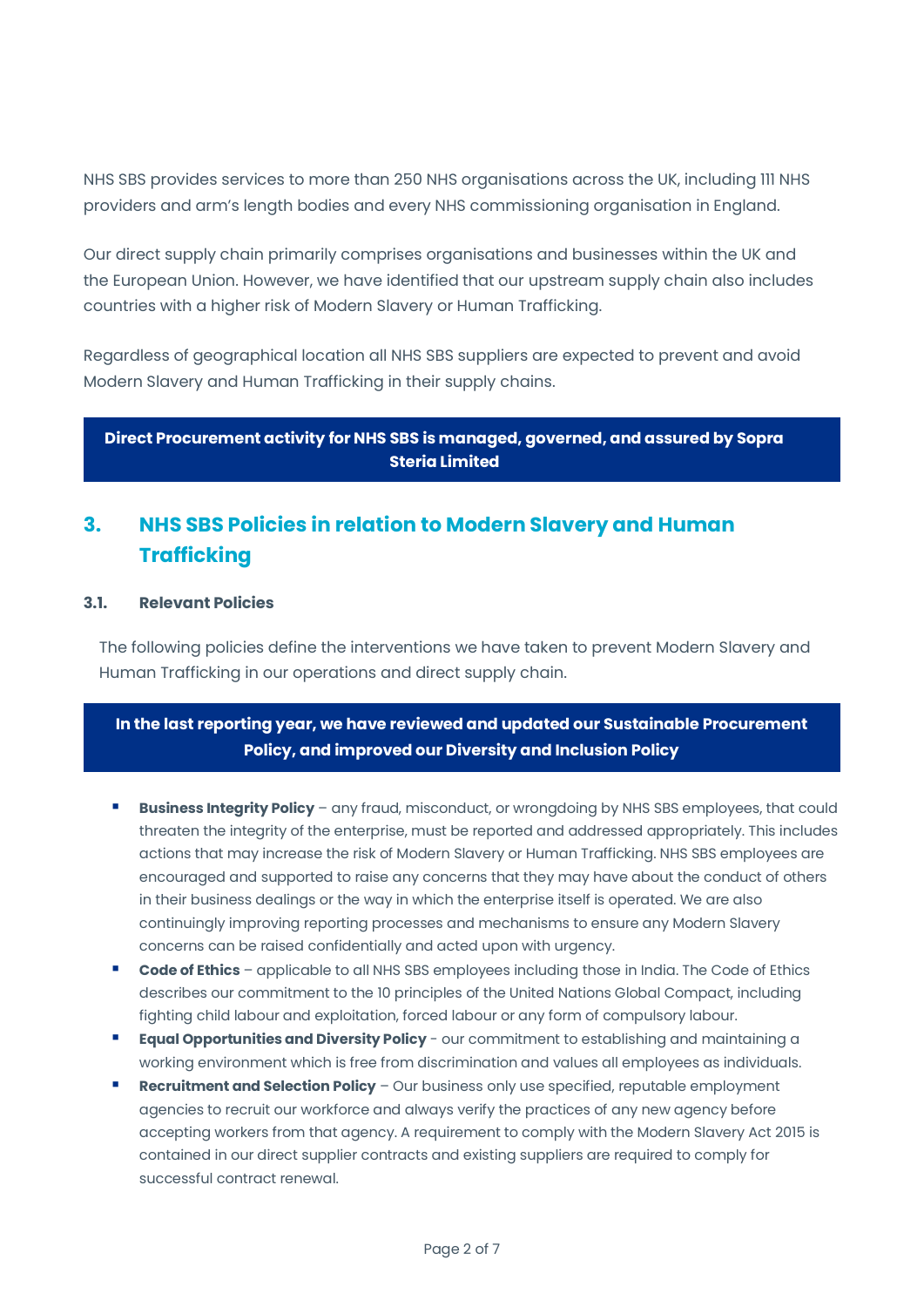**Sustainable Procurement Policy** – Amended in 2020, this policy applies to all procurement activities in the UK and requires we adhere to social and ethical standards, and human and labour standards in the procurement of goods and services. Our standard terms and conditions for our suppliers also requires suppliers to uphold human and labour rights and (in the UK) to prevent Modern Slavery and Human Trafficking in their own operations and their supply chains. This includes a supplier registration questionnaire that specifically includes Modern Slavery.

## **4. Due Diligence: Processes and Practices**

#### **4.1. Within SBS Operations**

We are committed to preventing slavery and human trafficking and have several policies and processes in place to ensure that our employees are not being exploited and that they have a safe and supportive working environment. To support this, we have taken the following steps:

- All employees have a contract that sets out their Employment Rights and Obligations including the notice period needed for them to terminate the contract and leave our employment. Employees are free to serve notice at any time.
- We verify employee's identity and ongoing right to work in the UK.
- We do not withhold any employee's physical identity documents (e.g., passport) during their employment.
- We comply with or provide enhanced versions of all legislation in respect of working time and statutory time off, holiday entitlement, time off for personal emergencies, sickness and maternity/ paternity leave and minimum rest breaks and periods.
- We respect the right of individual employees to join a trade union and, where groups of employees elect to be represented by a trade union, we are committed to engaging with trade unions in pursuit of harmonious industrial relations.
- We have introduced a communication and training campaign around Modern Slavery, to make employees aware of their rights and how to spot and report signs of Modern Slavery.
- We collaborated with industry bodies to identify Modern Slavery best practice, verify implementation, share learning via a Community of Practice with TechUK.
- We are a Living Wage accredited organisation and pay all our employees, (at least the Living Wage Foundation wage, as a minimum.

Furthermore, in this reporting year we have undertaken the following additional supportive interventions:

- **E** Engaged with Not-For-Proft organisation STOP THE TRAFFIK to support our Modern Slavery workstream and educate our team members
- **Held a training workshop with NHS SBS Executive Committee to outline the risks and mitigations of** Modern Slavery and Human Trafficking In the healthcare Industry
- Invested In a team to support this workstream and drive action across our business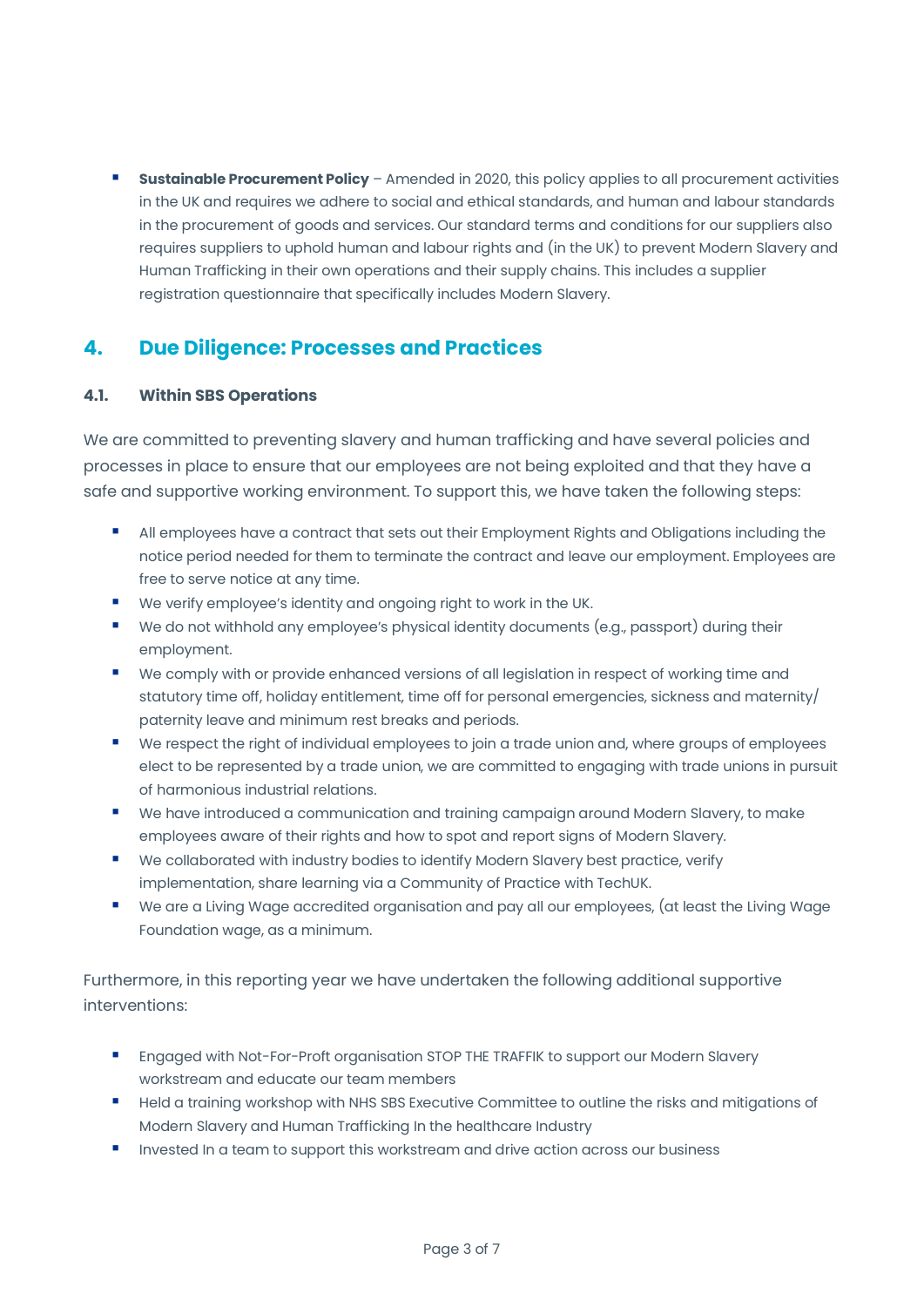**Any suspected case ofModernSlavery orHumanTrafficking canbe raised by an employee, using clear procedures provided in the Business Integrity Policy All NHS SBS employees undertakemandatory Modern Slavery trainingand are providedthe UK Government Modern Slavery Helpline Our executive committee received a specialist in-person training session on Modern Slavery with our partner STOP THE TRAFFIK To date we have not had any employee reports of a suspected case of Modern** 

**Slavery within NHS SBS**

#### **4.2. Within the NHS SBS Supply Chain – Direct Procurement**

The NHS SBS direct procurement supply chain contributes the greatest risk for Modern Slavery and Human Trafficking. Our relationship and engagement with our supply chain is a critical part of our commitment to eliminating Modern Slavery.

During all stages of the procurement life cycle, we consider Modern Slavery risks. If there is a suspected case of Modern Slavery, we will ensure that the correct procedures are taken, and the victims are supported. We will work with suppliers through our policies and service-level agreements, and deal with any issues on a case-by-case basis.

NHS SBS annually procures around £20M of goods and services via the Sopra Steria Limited supply chain, of which 98% is with organisations in the UK, 2% with companies within the European Union and North America.

Key categories of expenditure comprise:

- **Information Technology (IT) and Telecommunications equipment.**
- Consultancy and Contractors.

We undertake robust due diligence when taking on all new suppliers, and regularly review our existing supply chain. Our supply chain engagement programme for all suppliers on modern slavery includes:

- **A** sustainability assessment during the on-boarding process, which includes acceptance of our Supplier Code of Conduct. This prohibits slavery and human trafficking and requires suppliers to take proactive steps to ensure that slavery and human trafficking do not occur in their operations or supply chains, as well as requesting the provision of evidence of their sustainability processes and policies that support this goal.
- If there is a suspected case of Modern Slavery in our supply chain. We will work with our suppliers to investigate and ensure the correct procedures to be followed within a given time. If these standards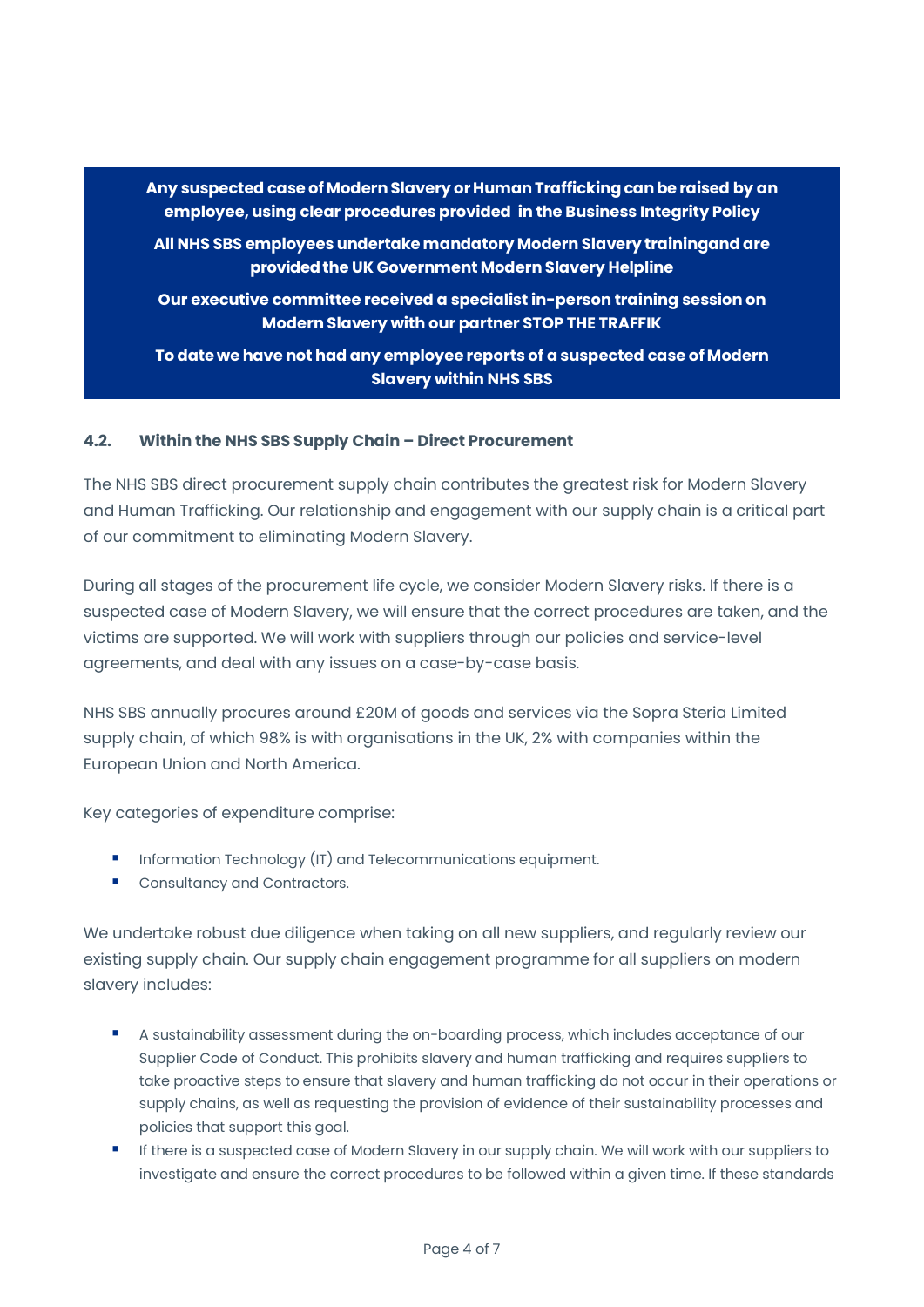are not met, we will then investigate the termination of business relationships or contracts with suppliers that fail to improve their performance in line with an action plan or where our agreed terms of trading have been breached.

- **Reviewing the risks of modern slavery during stages of the procurement process including tender** evaluation, contract award and in-life contract management.
- As a signatory of the Prompt Payment Code, we can reduce the pressures on suppliers that could lead to Modern Slavery.
- **Continually monitoring our Supplier Code of Conduct to ensure that it is relevant and contains clear** obligations for our supplier's concerning prevention of Modern Slavery and reporting compliance to the code back to our parent Group monthly

In this financial year we have also:

- Utilised electronic invoicing to all suppliers. This helps to achieve our goal to pay all suppliers to terms
- **IMPROVED THE WAY OUT MODER IS UPPER** IN MODER 1 MODER 10 WORKERS IN OUR SUPPLY Chain. There are now dedicated pages on our 'Working with Suppliers' link on our external website. This includes information on what to do if there is a suspected case of Modern Slavery
- **Added our Statement to the Modern Slavery Statement Registry to ensure complete transparency of** our operations

We are continually making improvements to our ongoing monitoring and assessments of suppliers and work closely with key suppliers to share best practice and provide opportunities to build open discussions and improve existing safeguards.

## **5. Training and Awareness-Building**

We know how vital it is that our employees understand the issue of Modern Slavery and can recognise the signs and report potential instances in our supply chain. Therefore, we have undertaken the following activities within education and awareness building.

- **Training sessions for employees who have engaging with suppliers, such as the Procurement and** Facilities Teams, to help them understand the risks of Modern Slavery and Human Trafficking, specific to their supply chains, and how to spot potential dangers through both the initial supplier on boarding process and subsequent suppliers reviews and assessments.
- In 2020 we introduced a Modern Slavery training module that is compulsory for all employees, contractors and agency supplied staff. All new starters complete this as part of their induction process which includes indicators of Forced Labour (ILO's).
- To continue building awareness in 2021, we undertook training session for NHS SBS executive committee, run by Not-for-Profit STOP THE TRAFFIK on the risks and mitigations of Modern Slavery In the healthcare Industry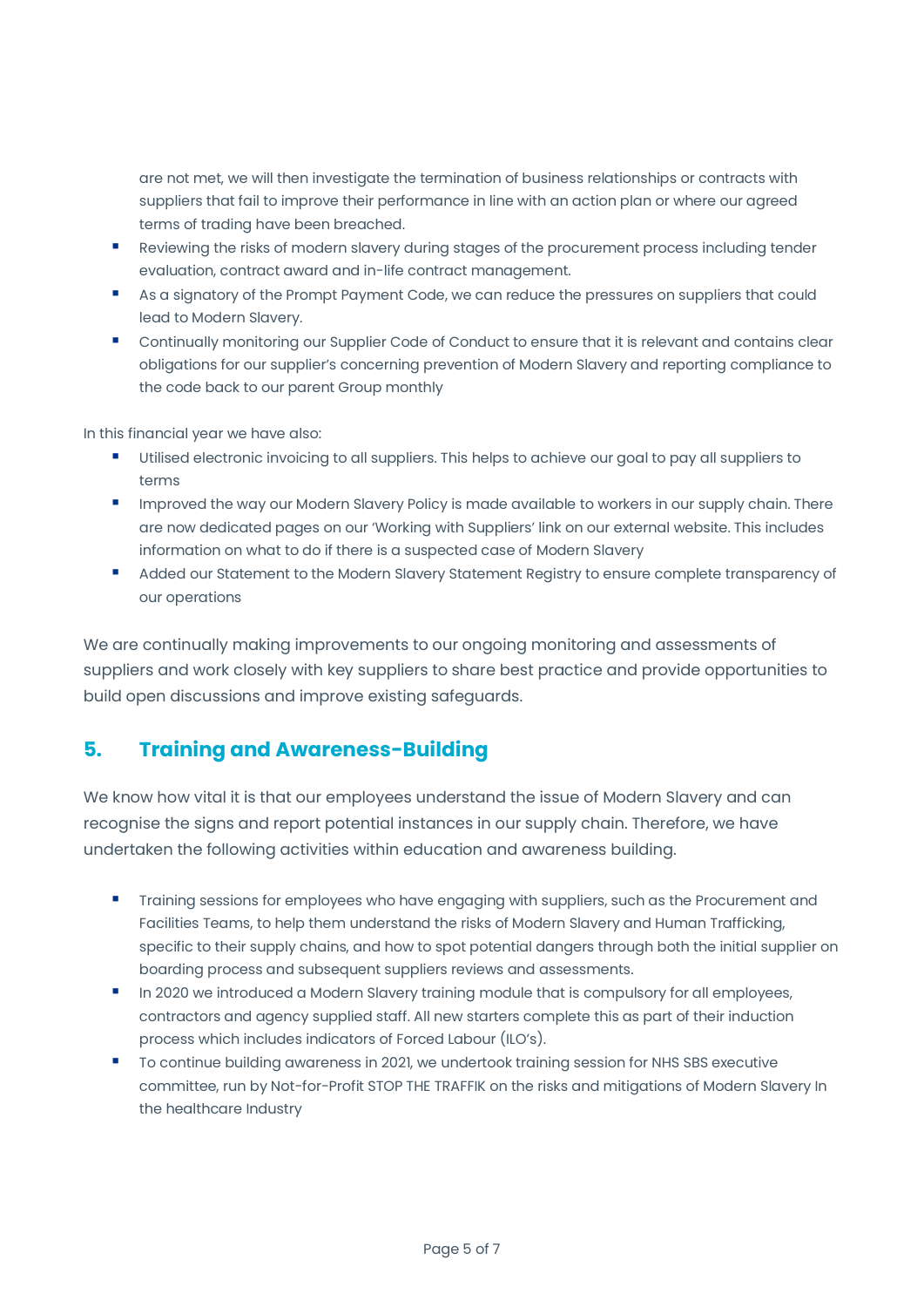## **6. Performance Indicators**

We have introduced the following key performance indicators (KPIs) in response to the introduction of the Modern Slavery Act 2015. The indicators and activities are reviewed at least annually through our Procurement team, Sustainability and Social Value team and the Executive committee who sign this statement off:

- Supplier engagement:
	- o 100% of our suppliers to have agreed to the supplier Code of Conduct.
- Modern Slavery Training:
	- o Ensure that 100% of all existing and new employees, and contractors complete the compulsory Modern Slavery training.
	- o Ensure that 100% of employees who have roles dealing with suppliers, such as the Procurement Team receive ongoing updates and notifications regarding business & human rights, and specifically Modern Slavery.

## **7. 2021 Enhancements**

In 2020 NHS SBS committed to deliver the following enhancements to our Modern Slavery approach and activities. The below outlines the actions we have taken in 2021 deliver against 2 key priorities:

#### **Priority 1 – Appointment of a suitably qualified and experienced Modern Slavery and Ethical Procurement Lead. Commencing Summer 2021**

Actions:

- We have Invested in a Sustainability and Social Value team within 2021, which includes an experienced employee within sustainable procurement. This team are now responsible for ensuring ethical procurement within our organisation alongside the Sopra Steria Procurement team
- We have implemented a new Sustainability and Social Value Champions Network who engage and feedback to our NHS SBS executive committee. They are also responsible for sharing information such as the risks of modern slavery.
- We have upskilled our executive team through Not-For-Proft STOP THE TRAFFIK by delivering a workshop education session on Modern Slavery In the healthcare Industry

#### **Priority 2 – Modern Slavery Workstream with resourced Improvement Plan linked to NHS SBS Transformation Programme**

Actions:

- We have Invested In a procurement platform within NHS SBS that will support our ability to undertake risk assessments on our suppliers and supply chains, gather supplier data and monitor modern slavery risk
- We have deepened our understanding of modern slavery by partnering and working with Not-For-Profit STOP THE TRAFFIK who will continue to support us to build our Modern Slavery workstream into 2022 through training, awareness raising and mitigation measures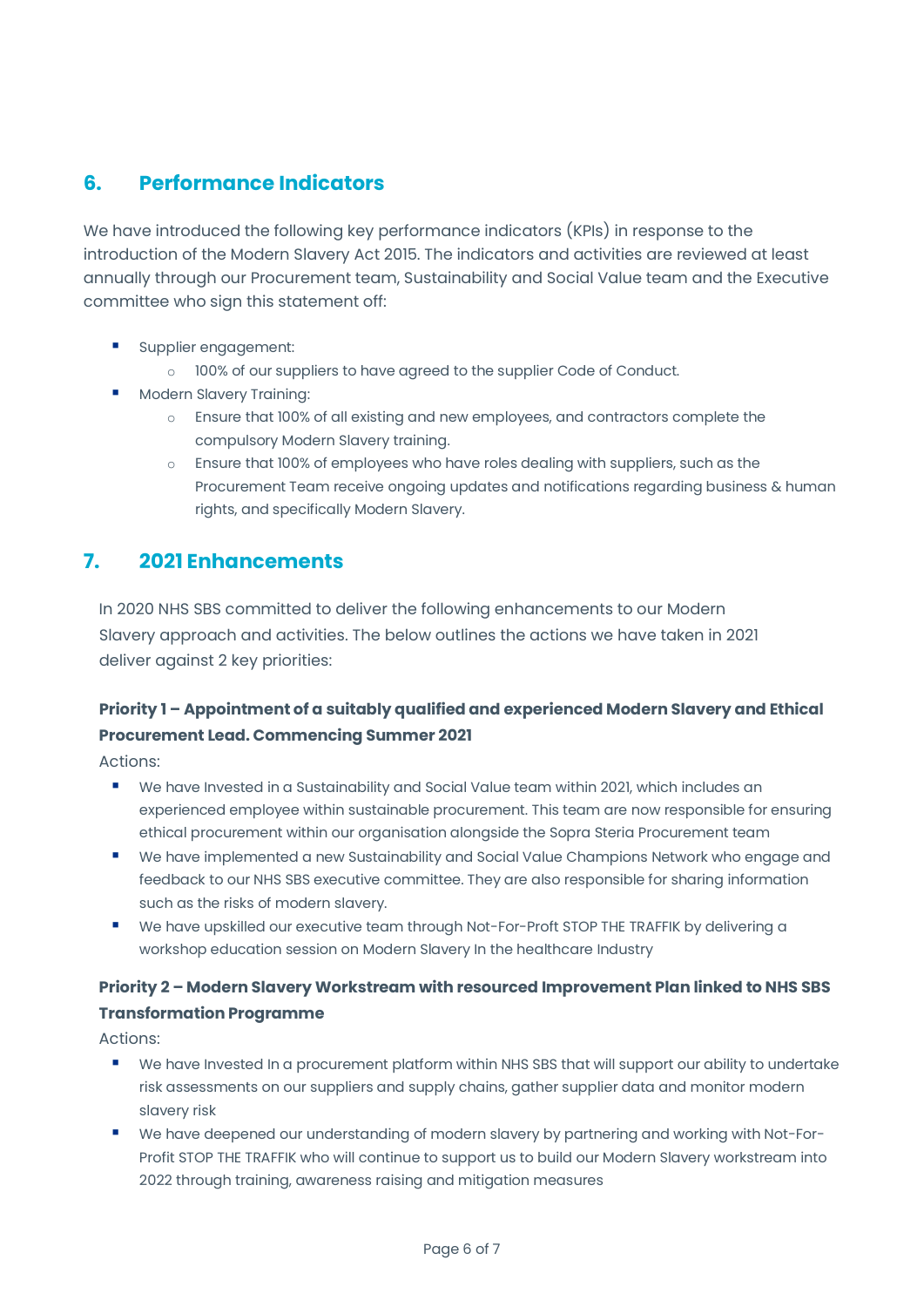## **8. Responsibility**

The Responsibility for our initiatives addressing Modern Slavery and Human Trafficking are as follows:

#### **Policies**

- **Human Resources Director of Human Resources, NHS Shared Business Services, for policies related** to the prevention of slavery and human trafficking in our own operations.
- Chairman Sopra Steria Group SA (France) for the Sopra Steria Group Code of Ethics
- **Procurement Head of Procurement, Sopra Steria Limited, for policies related to the prevention of** Modern Slavery and Human Trafficking in our supply chain.

#### **Due Diligence**

In our own operation, the NHS SBS Human Resources team are responsible for ensuring that all due diligence checks are undertaken during all the stages of employment, from initial recruitment onward.

In our Procurement and direct supply chain management activities, our Procurement management team are responsible for undertaking due diligence activities, and for such activities related to Modern Slavery and Human Trafficking, they take input from other parts of the business, including Legal, HR and Sustainability.

#### **9. Board Approval**

NHS Shared Business Service's Board of Directors has approved this statement for the Financial Year ending 31st December 2021

<u>annomar</u>

**Managing Director's signature**

**Managing Director's name: Erika Bannerman**

**Date: 30 June 2022**